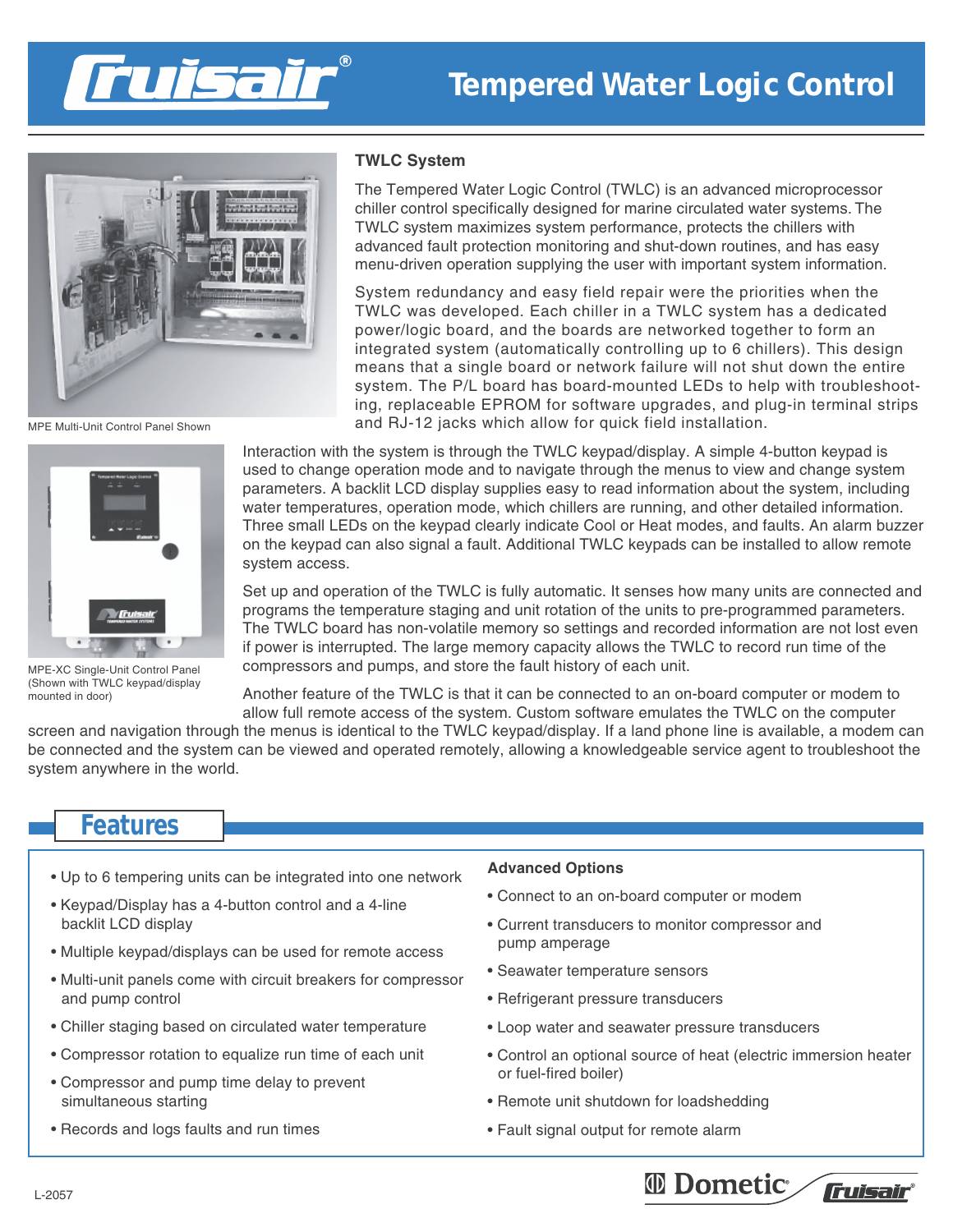## **SINGLE-UNIT and MULTI-UNIT CONTROL PANELS**

The TWLC system is available in 2 different control panel options, single-unit panels and multi-unit panels. Single-unit panels are less expensive than multi-unit panels and can often be fit in spaces where a large multi-unit panel won't fit. They are also typically in stock for quick delivery. Single-unit panels are often the answer for refit jobs where the vessel's power panel already has breakers for each chiller and pump.

Multi-unit panels are custom built for each system with circuit breakers and contactors for up to 6 chillers and the circulation and seawater pumps. Installation is easier than with single-unit panels because separate pump relays are not needed, all the network and high-voltage wiring is provided, and only one power input from the vessel is required. With all the P/L boards, breakers, relays, etc. in one location, a multi-unit panel is more convenient to the user.

## Single-Unit Panels

The MPE-XC will work with either 230V 1-phase compressors, or 230V – 460V 3-phase compressors. The control circuit is 230V 1ph, and a separate power feed is required on 380-460V systems. The MPE-VXC has the same features, but is for use with a variable frequency drive (VFD).

The MPE single-unit panel includes the P/L board, compressor contactor (or relay), 10 ft (3m) wire harness, control circuit fuses, and a short CNP cable to connect to a TWLC keypad/display.

In addition to the MPE single-unit panels (one per chiller), the system will require: one TWLC keypad/display, CNP network cables (one per panel), pump relays (for circulation and seawater pumps), and one temperature sensor to monitor the common loop water supply. The TWLC keypad can be installed in the door of the panel, or installed remotely (with a CNP cable). Multiple TWLC keypads (up to one per board) can be installed if desired.

All of the optional inputs can be added to MPE single unit panels, and there is a location for a compressor current transducer in the panel. Temperature sensor wells are also available for the common loop water supply sensor, and for the seawater out sensors.



MPE-XC and MPE-VXC Single-Unit Panel Dimensions



Tempered Water Logic Control Dimensions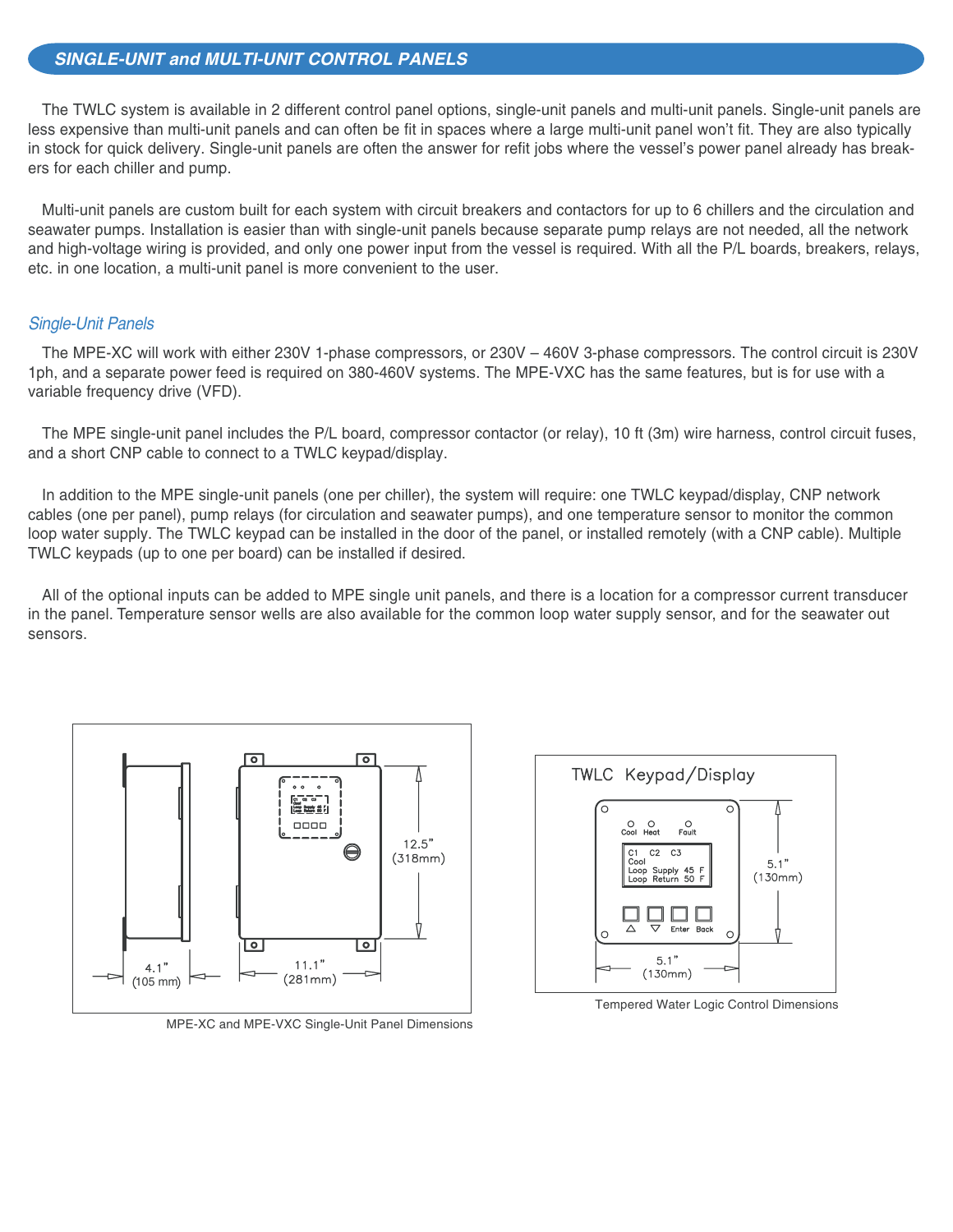

# MPE Multi-Unit Panels

Custom multi-unit panels provide breakers and relays for the compressors and pumps all on one chassis. This allows the installer to bring in one power feed for the complete system, and there are no separate pump relays to install, and many options can be built into the panel.

Each multi-unit panel includes a TWLC keypad mounted in the door, fusing for the control circuit, a transformer on 380-460V panels for the control power, and a wire harness to connect to the chillers.

Since each multi-panel is custom built , there are many options available:

- **Spare Pump Switch** Selector switches can be added for backup (spare) pumps.
- **Multiple Power Inputs** Up to 3 power blocks can be installed to help divide the chiller and pump loads.
- **Auxiliary Water Heater**  If an auxiliary water heater is desired, the panel can be built with the appropriate breakers and contactors to control the heater.
- **Fault Output Relay** A set of "dry" contacts can be installed to operate an alarm on the vessel's monitoring system.
- **Longer Wire Harness** The standard harness is 10 ft (3m) but longer harnesses are available, up to 30 ft (9m).
- **Frame Mounted Panel** If a framed chiller is ordered, the panel can be mounted on the frame.

• **Load Shedding** – Terminals can be provided in the panel to allow a load-shedding system to remotely shut down individual chillers.

In addition to the options above, two different upgrade packages are available for multi-unit panels.

The Level 1 upgrade package adds current transducers for the compressors and pumps, seawater out temperature sensors in each chiller, a common seawater inlet temperature sensor, and the computer and modem adapters.

The Level 2 package includes all items in Level 1, plus: high and low refrigerant pressure transducers for each chiller, a seawater pressure transducer (to install on the discharge of the seawater pump) and a loop water pressure transducer (to install on the inlet of the loop water pump).